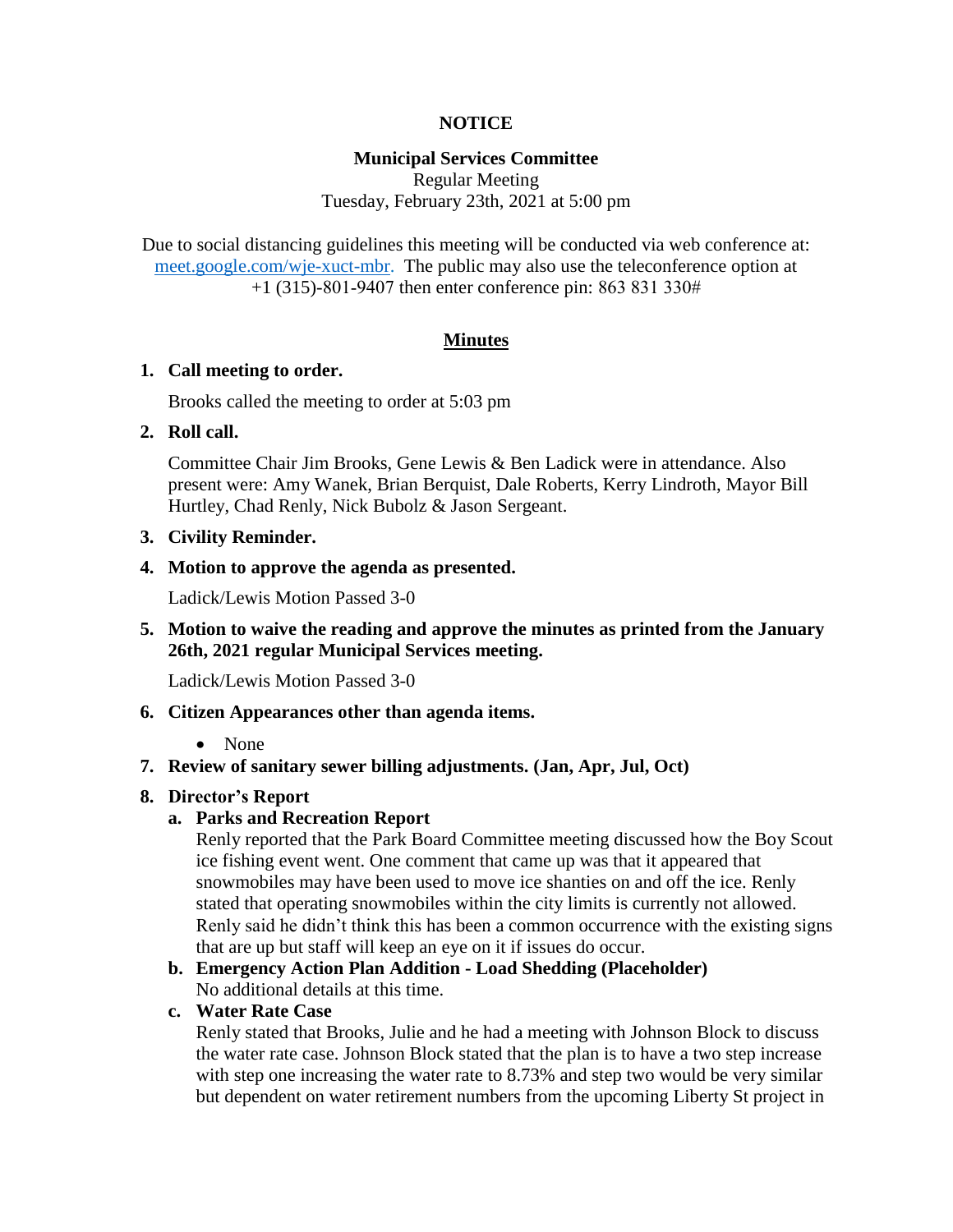2022. Renly said that he will be working with Town & Country to come up with those numbers.

## **d. Water Complaints**

Renly received two water complaints from residents recently. One was an email regarding Fluoride and it's negative effects on the body. Renly said that he responded and let the resident know that we have a level of fluoride in the water of 0.70 mg/l which is the recommended amount to be beneficial in preventing cavities yet has not been shown to have any negative effects. Renly told the resident that 0.50 mg/l of that 0.70 that are allowed are naturally occurring from the aquafer from which we draw our water. Renly gave the resident several links to information regarding the safety and benefits of fluoride in the water. The resident was thankful for the information and no longer had a complaint.

The other complaint was a resident who lived on Cherry St who had experienced discolored water. Renly recommended that since they had not received any other calls from the area and did not know of any events which would have stirred sediment from the mains, that they check their water appliances and pipes in the house as well as their water lateral which had a high likelihood of being 100+ years old. The resident had reported their complaint to the PSC and Renly responded with all of the information that they had requested. Renly expected to receive a response back from the PSC within the next few days.

# **e. Apprenticeship Program Audit**

Due to a recent request for the addition of another apprenticeship program for the City to operate the DWD had requested an audit of our existing practices. There were several new requirements regarding the addition of an AAEEO pledge posted to be placed in view of newly applying or interested apprentices. The City is also required to post a non-discrimination pledge in it's buildings as well as online. Lastly, anyone who has frequent interaction with apprentices is required to watch an anti-harassment video, the viewers are to be logged on a spreadsheet and sent back to the DWD as completed. The Audit will take place towards the end of March or in April which will go over the City's past practices in the Apprenticeship program.

**f. AMI Project (Placeholder)**

# **(1) Current AMI count remaining- Elec: 0 Water: 281** No Change

# **g. Lake Leota Dam Repair Update (Placeholder)**

# **Scope Adjustment**

Renly said that he and Jewel are currently in discussions to request additional funds from the DNR for the grant. This would cover the possibility of additional costs associated with the new addition of the gabion basket wall replacement as well as possible hidden damage behind previous repairs that were made in the past.

# **h. West Side Park Progress (Placeholder)**

Renly reported that the Park Board had approved the RFQ to go to ad. The submittal deadline will be March 22<sup>nd</sup>.

# **i. Bridge Inspection (Placeholder)**

No new information to provide at this time.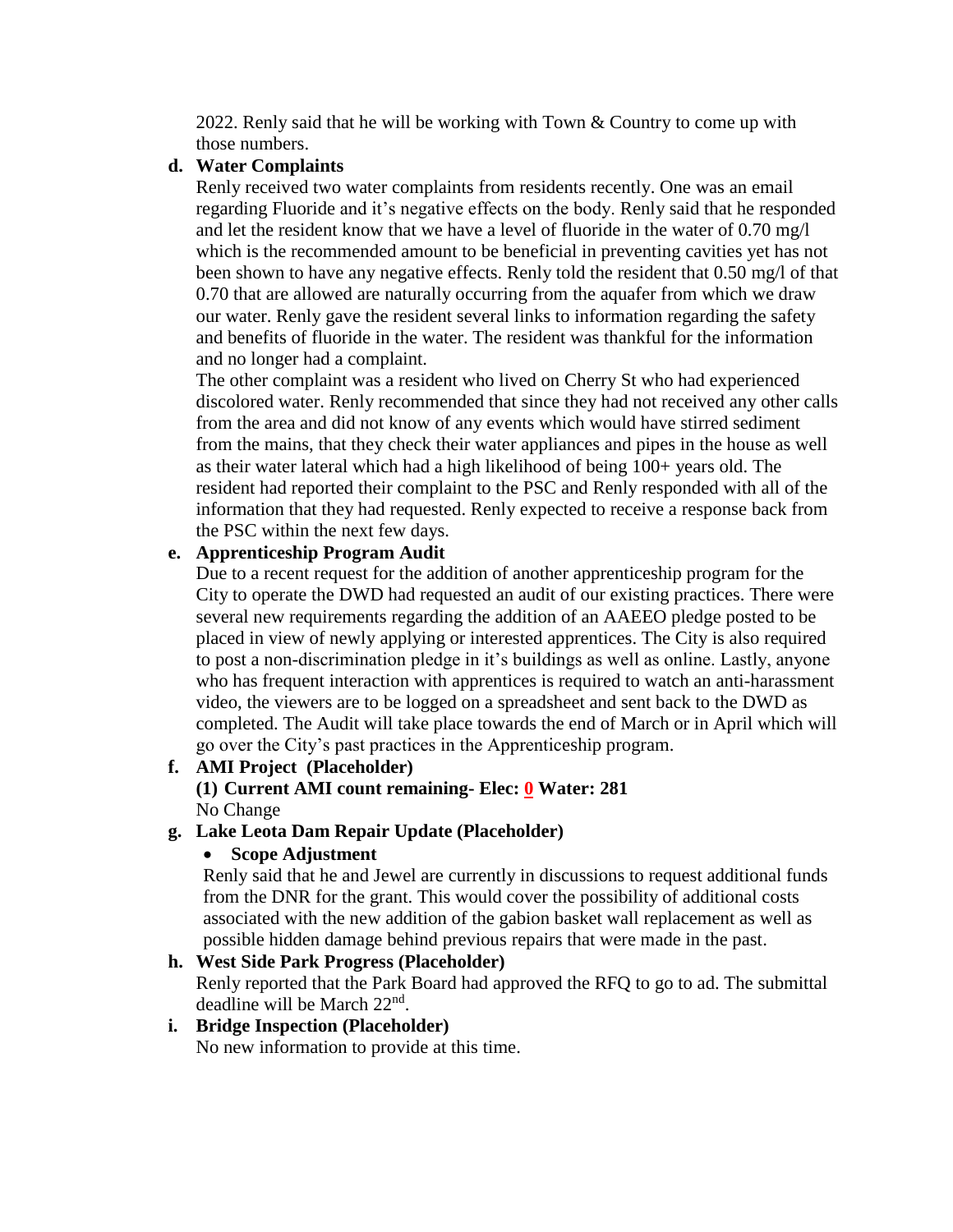# **j. Municipal Services building expansion progress report.**

Renly stated that the plans are coming along and will be at 90% completion within the next few weeks.

# **k. 5G Installation – Update**

Renly said that the new section 106 of the City's ordinance covering the installation of 5G small cell nodes was approved by Council as well as the Fee Resolution. Due to the fact that the motion was missed on the last agenda the MLA will be going for approval at the March  $9<sup>th</sup>$  Council meeting and the public hearing will be held at the Planning Committee meeting on March 2<sup>nd</sup>.

# **Fiber Attachment - Existing Agreement / New Agreement**

Renly stated that the City's only existing copy that he was able to find was a joint use agreement from 1959 with AT&T. The agreement is very outdated. Renly reached out to several other communities as well as Rock Energy to see what they were currently using. After going through the agreements with Mark Kopp they had decided to use the agreement from Rock Energy and adapt it for our use. Renly said they he and Mark were currently working on it's revision and would have it up for review at the next MSC meeting.

## **Pole Attachment Fee**

Renly stated that currently the City's existing annual pole attachment fee is \$7 per pole per year but would like to recommend a fee of at least \$10 per pole. More discussion and information will be available at the next meeting.

## **9. City Engineer Report**

## **a. Sub-division / Development Update**

Berquist said that they are currently working on obtaining asbuilts for the newest areas but otherwise has no new information.

## **b. Inflow and Infiltration Study (Placeholder)**

No new information at this time, Berquist stated that there's a possibility that rain and melting snow may give us a chance to continue the study but will need to see how it goes.

# **c. Roadway construction & other project updates. (Placeholder)**

## **First & Second St Projects**

Berquist said that the bid opening for the projects will be held on February  $25<sup>th</sup>$  at 2pm. Preliminary assessment hearings will be held in April and the contract recommendations for the projects will be made in March.

## **6 th & Badger Roundabout**

No new information

## **Sidewalks**

Berquist said that the sidewalk notices have been sent out to residents that are going to be getting new sidewalk during the project.

# **10. Administrative Staff's Report**

# **a. Non-Collectable Utility Accounts Review (Placeholder)**

Brooks state that the PSC is expected to meet on March  $11<sup>th</sup>$  to discuss putting an end to the moratorium which would give customers approximately one month to have a DPA in place before disconnections would begin. Mayor Hurtley had asked if